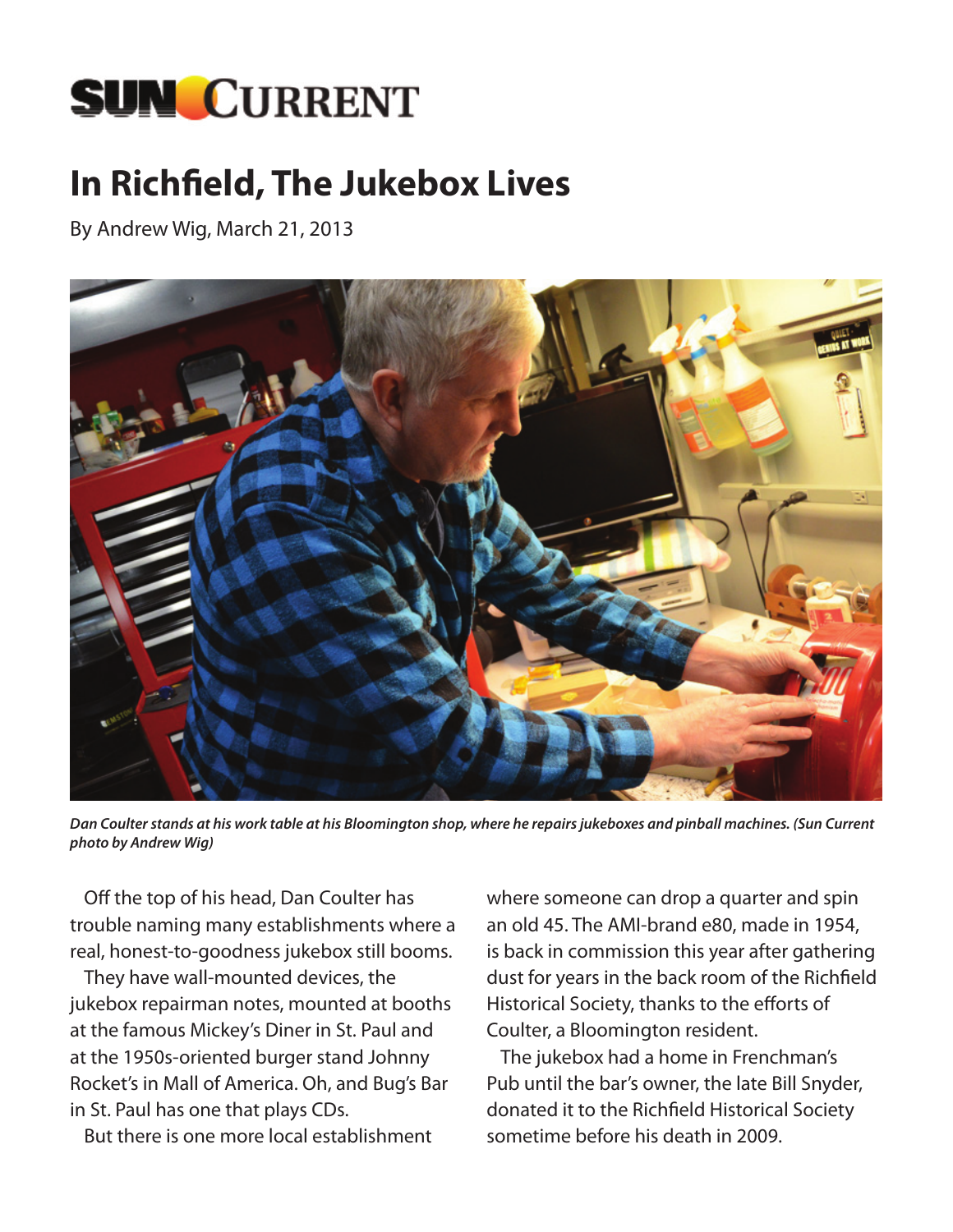This jukebox from 1954 used to grace Frenchman's Pub in Richfield, but after years gathering dust, has been resurrected as part of a Richfield Historical Society exhibit.

Jodi Snyder, Bill's wife, was not very involved in the pub's operation; she had a career of her own. But "I imagine it was there when he bought (the bar), and when he replaced it with a new one, he thought maybe the historical society could use it," she offered.

But they couldn't use it, because the 60-yearold machine no longer functioned, and was in such disrepair that "it's a wonder that it didn't blow a fuse when they plugged it in," Coulter said.

"We tried a few times to get it running, but we just didn't have the right parts or the right know-how," said Jodi Larson, director of the Richfield Historical Society.

Coulter brought the device back to life after replacing the machine's tubes, rebuilding the amplifier, replacing the wiring and installing new lamps – an estimated \$1,700 worth of repairs that Coulter performed pro-bono. It helped that Coulter has a near-lifelong passion for these kinds of machines.

"The jukebox is my favorite device of all time," he declared without hesitation.

Coulter works on pinball machines and other old games, but there is something about the jukebox that has captured his devotion.

"I still get a kick out of putting a record on a jukebox and playing it," he admitted.

The preoccupation started when he was a 12-year-old growing up in Bloomington. He had grown curious about the inner-workings of the then-omnipresent jukebox. The design of the typical model had changed from offering a view of the mechanics via a glass window to being completely enclosed.

Coulter had his opportunity to take one apart



*Dan Coulter opens a box of 78 RPM records, the kind used in many of the jukeboxes he restores, and which are still available new.(Sun Current photo by Andrew Wig)*

when he bought a broken-down jukebox from a friend of his parents for \$25, and with the help of an older friend who taught him about the 1947 Aireon's electronic workings, he fixed it up.

"Took that thing down to the last nut and bolt," Coulter remembers.

But before the boy got the machine working, his father was on the skeptical side. "He says, 'Well, when I can go down there and drop a quarter in it and play it, let me know,'" Coulter said.

Later, his father found a quarter sitting on the kitchen table, placed by the boy as a hint.

He put it in, "and it played and he was astonished. He says, 'Well you've got a knack for this,'" Coulter said.

It was all the license he needed to build on his growing expertise in amusement machines and turn the family's basement into his own private arcade.

"We had one of the nicest game rooms in town," which included a jukebox, foosball, pinball, air hockey—the whole bit," Coulter said.

"It just kind of became a lifelong fascination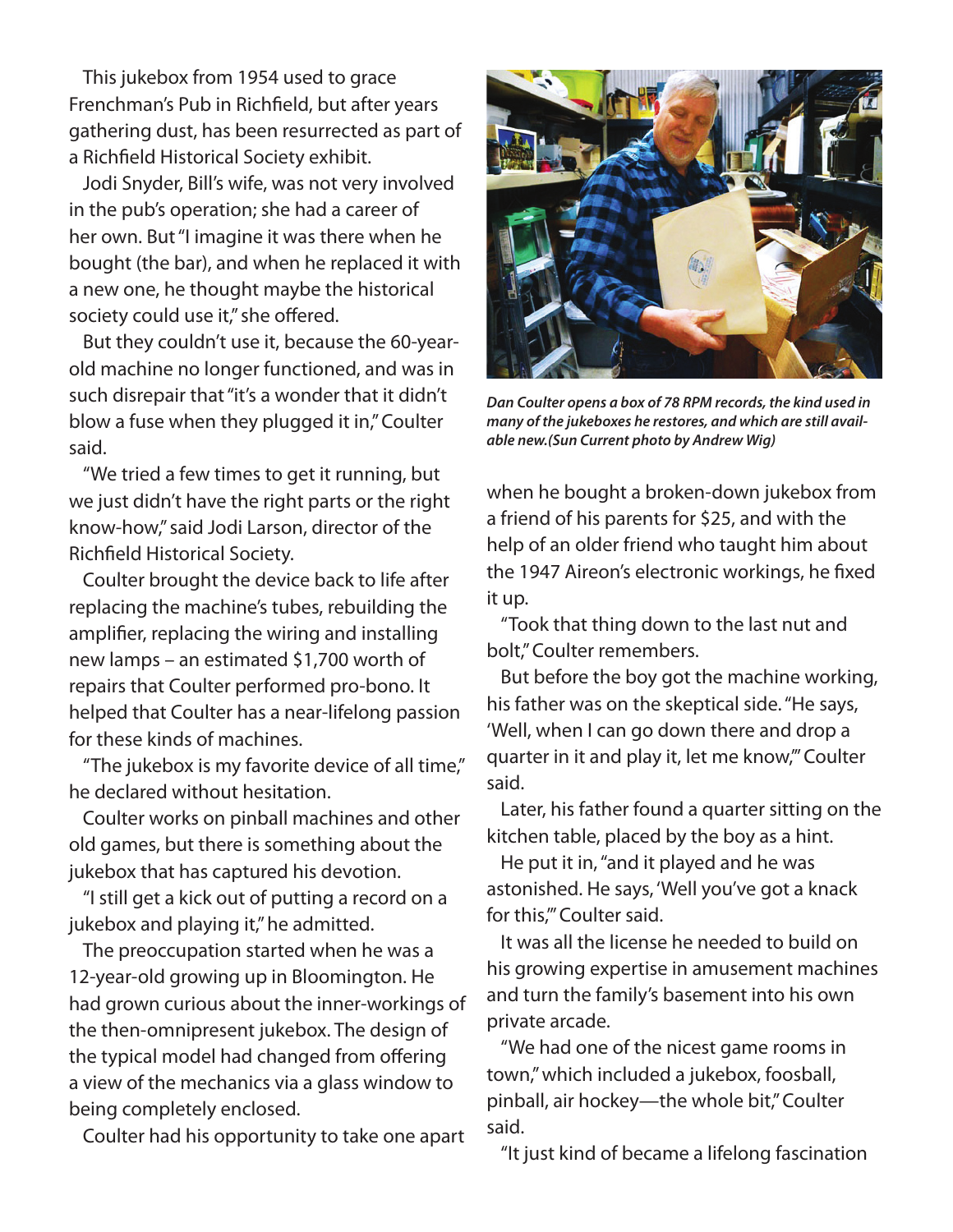for me. I've worn many hats and done many things, but the one thing that I've always kind of done throughout everything is jukeboxes and pinball machines. And right now it's all I'm doing."

Those "many hats" included living in the small town of Platteville, Colo., for 20 years, operating a construction business and serving as mayor. Now divorced, Coulter, age 50, moved back to Bloomington six years ago, finding shelter under the roof of the same childhood friend who helped him start his jukebox kick almost 40 years ago.

## **Now, they're history**

Standing next to a mock-up of a 1950s soda fountain, that 1954 AMI now serves as an educational tool as part of a historical society exhibit that looks back on teenage culture in Richfield.

"It was a wonderful, evocative specimen of this really cool time in Richfield," Larson said.

Jukeboxes went on from their crankoperated origins to become booming centers of attention boasting a sound big enough to serve as an alternative to live music at eating and drinking establishments. Now, those jukeboxes, which eventually moved from playing 45 RPM records to the CD format, have been replaced by wall kiosks capable of accessing a near-infinite library of music from the Internet.

Instead of bars and restaurants, most of Coulter's business now comes from private residents looking to ad a historical flourish to a game room or den.

While the market for repairmen like Coulter is still there, "not many of us" are still around, he observed. In fact, the profession is in such decline that as unable to find a single apprentice during the 20 years he spent in

Colorado.

"I couldn't find anybody that was interested in learning it, which I think is going to be sad," he lamented.

The people in the business when he started are mostly dead or retired now, Coulter noted. Helping keep the business alive are people aiming to preserve their jukeboxes as a family legacy, with the chance to teach their children, who have no idea what a record is, about bygone days. "It's really a history lesson," Coulter said.

He noted how over the years, jukebox design would follow car design, a signifier of a particular era's the aesthetic sensibilities. One jukebox manufacturer put tail fins, à la the '57 Chevy, on the grill of its jukebox, for instance.

"When cars had lots of chrome, the jukeboxes had lots of chrome," Coulter said. "And the cultures kind of followed each other."

The symbolism went deeper than looks. "When things were very conservative and there wasn't a whole lot of money, the jukeboxes got very conservative," Coulter noted.

And vice-versa, when things were more flush, "then they became very outrageous and had lots of flashy lights and all kinds of stuff."

Jukeboxes can also bring back less pleasant memories.

Coulter remembers one time fixing up a machine that came complete with labels that defined the jukebox's offerings. One of the labels said, "race music," as a category unto its own.

The customer wanted the label removed and Coulter complied, but he kept the label for himself, recognizing the importance in remembering the more disturbing aspects of history, too.